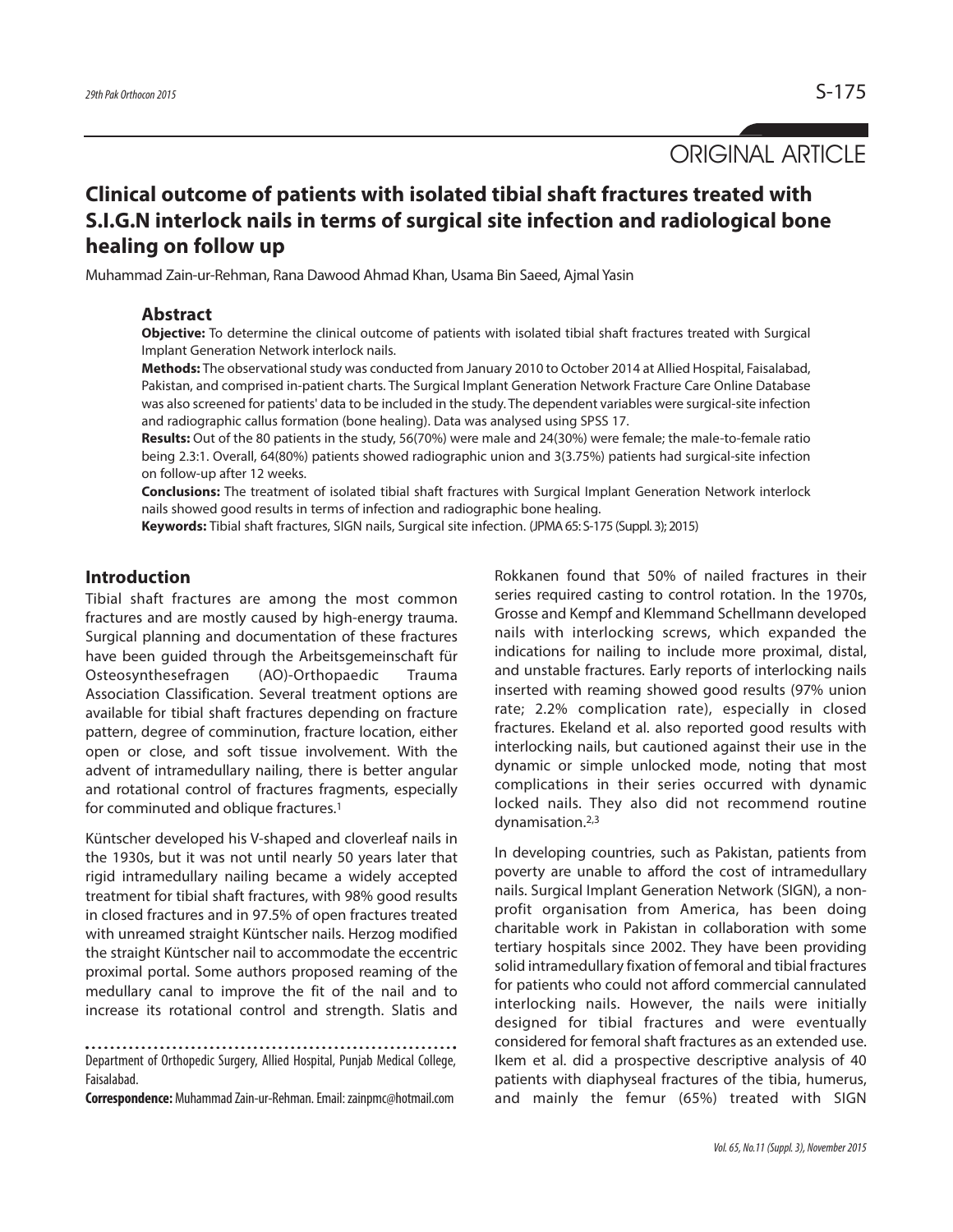intramedullary nails (Figure-1). All cases were done without intra-operative imaging and results showed all cases had 100% fracture union at a mean time of 2.93 months. 4

The current literature regarding SIGN intramedullary nails in tibial shaft fractures does not offer any head on clinical outcomes in this regard. The paucity of literature in this regard stressed the need for the current study which was planned to determine the clinical outcome of patients with isolated tibial shaft fractures treated with SIGN interlock nails.

### **Materials and Methods**

The observational study was conducted from January 2010 to October 2014 at Allied Hospital, Faisalabad, Pakistan, and comprised in-patient charts. The SIGN Fracture Care Online Database was also screened for patients to be included in the study. The patients were selected with the following inclusion criteria: isolated diaphyseal tibial shaft fracture; Gustilo classification closed or open type I; fractures fixed with only SIGN interlock nails; fractures fixed in  $\leq$ 30 days from time of injury; and those who had a mimum follow-up of  $\geq 12$ weeks.

Gustilo open fracture types II and III, thjose with other associated long bone fractures, conversion intramedullary nailing from external fixator, and pathological fractures were excluded.

The dependent variables measured in the study were the surgical site infection (SSI) and radiographic union. SSI was defined as the presence of pus or discharge from the incision sites affecting either the superficial or deep tissues on follow-up. The majority of SSIs become apparent within 30 days of an operative procedure and most often between the 5th and 10th postoperative days. However, where a prosthetic implant is used, SSIs affecting the deeper tissues may occur several months after the operation. 5

Radiographic union was defined as the presence of bridging callus formation in four cortices on anterior and lateral radiographs. The presence of callus at the fracture site was described as: union  $=$  callus in four cortices[ and non-union - no callus formation. 6

Data was analysed using SPSS 17. Quantitative data like age was presented in the form of mean  $\pm$  standard deviation (SD) and qualitative data like gender was presented as frequency and percentage.

# **Results**

There were 103 cases of tibial shaft fractures, but only



**Figure-1:** The Surgical Implant Generation Network (SIGN) intramedullary nail is a straight solid stainless steel nail.<sup>4</sup>



**Figure-2:** Surgical site infection (SSI).

**Table-1:** Gender Distribution.

| Sex    | <b>Frequency</b>            | Percentage |
|--------|-----------------------------|------------|
| Male   | 56                          | 70%        |
| Female | 24                          | 30%        |
|        | Male-to-female ratio: 2.3:1 |            |

80(82%) met the inclusion criteria. Of them, 56(70%) were male and 24 (30%) were female patients; the maleto-female ratio being 2.3:1 (Table-1).

There were 4(5%) patients in age group 10-20 years, 28(35%) in 21-30 years, 24(30%) in 31-40 years, 14(17.5%) in 41-50 years, 6(7.5%) in 51-60 years and 4(5%) in age group above 60 years. The overall mean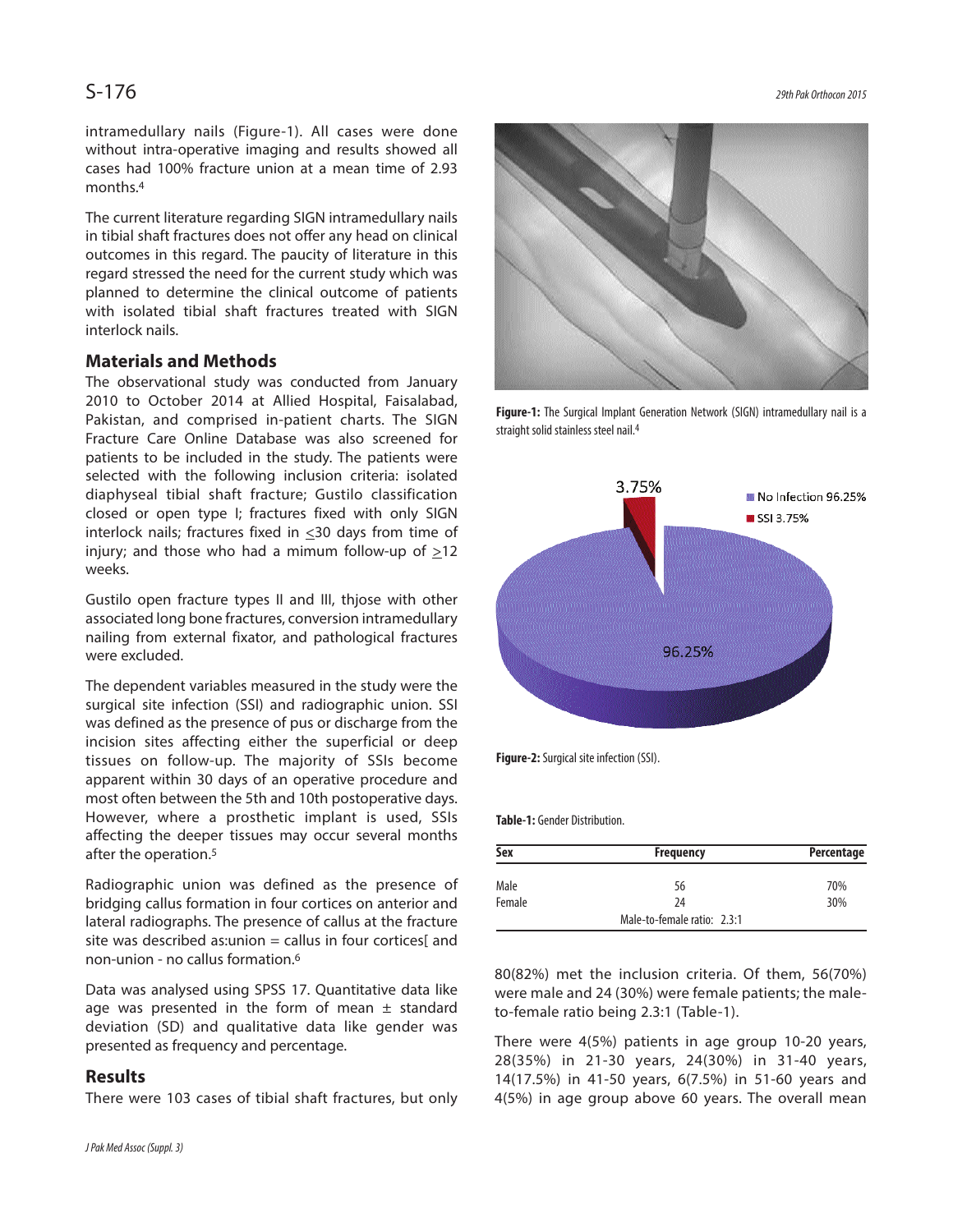

**Figure-3:** Radiographic Union rates.

**Table-2:** Age Distribution.

| Age (years) | <b>Frequency</b> | Percentage |
|-------------|------------------|------------|
|             |                  |            |
| $10 - 20$   | 4                | 5%         |
| $21 - 30$   | 28               | 35%        |
| $31 - 40$   | 24               | 30%        |
| $41 - 50$   | 14               | 17.5%      |
| $51 - 60$   | 6                | 7.5%       |
| $>60$       | 4                | 5%         |

age was 35.86±10.42 years (Table-2).

In terms of SSIs, only 3(3.75%) patients had them and were managed with antibiotics (Figure-2).

There was significant radiographic union of patients on follow-up after 12 weeks, with 64(80%) patients showing union and 16(20%) showing no callus formation on radiograph (Figure-3).

#### **Discussion**

SIGN interlock nails of diaphyseal fractures of the tibia have proven to be a comparable implant to conventional cannulated interlocking nails. They provide angular and rotational stability despite fracture comminution, and result in high union rates and low infection rates. <sup>7</sup> Unfortunately, in a third world country such as Pakistan, not everyone has the finances to procure funds for the ideal implant. The introduction of the SIGN nail as an alternative free-of-charge implant has been very appealing to the surgeons dealing with the poor.

The study population for this study included patients treated with SIGN nails. The mean time of surgery was almost 1 week post-injury. The main reasons for the delay in the surgery were over-burden, lack of blood donors, and lack of associated facilities.

Surgeons were unable to identify the time for radiographic union since the subjects did not follow a uniform timetable of follow-up. Some patients were lost for several weeks and then showed up at the outpatient department (OPD) already with radiographic union. However, there was better record-keeping due to an online database available.

Patients were diagnosed using the criteria of the Centers for Disease Control and Prevention (CDC) guidelines for SSIs. The study population also consisted of patients with open type 1 fractures which had adequate debridement. Infection rates of open type 1 fractures were reported to be 0-2% in literature.8 Surprisingly, all the subjects with infection were with closed fractures in our study.

All patients required opening the fracture site since the SIGN system does not use intra-operative imaging to insert a guide-wire. <sup>9</sup> Management of the infections comprised operative debridement, suppression with antibiotics and retention of hardware until fracture union. These results were comparable to the gold standard treatment of tibial shaft fractures (cannulated interlock intramedullary nails), where the incidence of infection in closed and type 1 open fractures was around 2%. 10

Poor patient follow-up and lack of uniformity in followup periods was a limitation of the study. Besides, lack of randomisation and blinding and the fact that surgeries were performed by different surgeons also limited the scope of the study.

# **Conclusions**

The treatment of isolated tibial shaft fractures with SIGN interlock nails showed good results in terms of infection and radiographic bone healing.

#### **References**

- Nork SE. Fractures of the shaft of the femur. In: Bucholz RW, Heckman JD, Court-Brown C, eds. Rockwood & Green's Fractures in Adults. Vol 2. 6th ed. Philadelphia, PA: Lippincott Williams & Wilkins; 2006. pp. 1849-50.
- 2. Bong MR, Koval KJ, Egol KA. The history of intramedullary nailing. Bull NYU Hosp Jt Dis 2006; 64: 94-97.
- 3. Whittle AP. Fractures of the lower extremity. In: Canale ST, Beaty JH, eds. Campbell's Operative Orthopaedics. Vol 3. 11th ed. Philadelphia, PA: Mosby; 2007; pp 3085-3236.
- 4. Feibel RJ, Zirkle LG. Use of interlocking intramedullary tibial nails in developing countries. Tech Orthop 2009; 24: 233-246.
- 5. Vallier HA, Cureton BA, Patterson BM. Randomized, prospective comparison of plate versus intramedullary nail fixation for distal